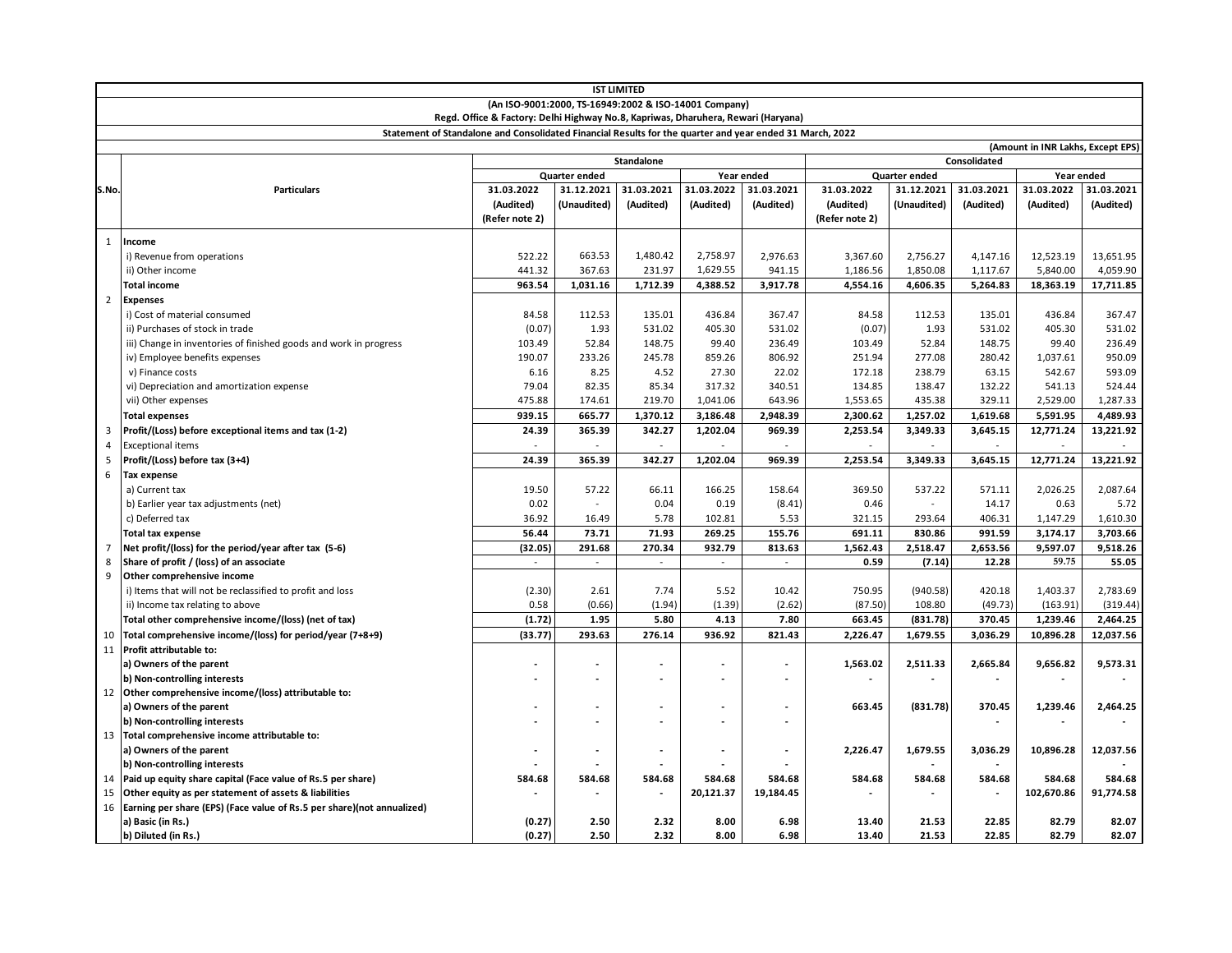| . |                                                                                                                                                                                                                                                                                                         |
|---|---------------------------------------------------------------------------------------------------------------------------------------------------------------------------------------------------------------------------------------------------------------------------------------------------------|
|   | 1) The above standalone and consolidated financial results have been reviewed by the Audit Committee at their meeting held on 24 May, 2022 and thereafter approved by the Board of Directors at their meeting held on 24 May,                                                                           |
|   | These results are as per Regulation 33 of the SEBI (Listing Obligation and Disclosure Requirements) Regulation 2015, as amended.                                                                                                                                                                        |
|   | 2) The figure for the current quarter and the quarter ended 31 March, 2021 are balancing figures between the audited figures of the full financial year ended 31 March, 2022 and 31 March, 2021, respectively and published ye                                                                          |
|   | figures upto third quarter ended 31 December, 2021 and 31 December, 2020 respectively.                                                                                                                                                                                                                  |
|   | 3) In the line with provision of IND AS 108, "Operating Segments", the Company is engaged in manufacturing precision engineering components/assemblies, which constitute single reportable business segment. The Company is op<br>only in India and there is no other significant geographical segment. |
|   | 4) In view of the COVID-19 pandemic, considering the current internal and external factors, the Group has made detailed assessment of its liquidity position/cash flow and carrying values of its assets and has concluded tha                                                                          |
|   | adjustments required in these finanical results.                                                                                                                                                                                                                                                        |
|   | 5) Provision for taxation is made at the effective Income Tax rates.                                                                                                                                                                                                                                    |
|   | 6) Figures of the previous quarter/year have been re-grouped/re-arranged, wherever considered necessary.                                                                                                                                                                                                |
|   | By Order of the Board                                                                                                                                                                                                                                                                                   |
|   | For IST Limited                                                                                                                                                                                                                                                                                         |
|   |                                                                                                                                                                                                                                                                                                         |
|   |                                                                                                                                                                                                                                                                                                         |
|   | <b>Executive Director</b><br>Place: New Delhi                                                                                                                                                                                                                                                           |
|   | Dated: 24 May, 2022<br>DIN-00092079                                                                                                                                                                                                                                                                     |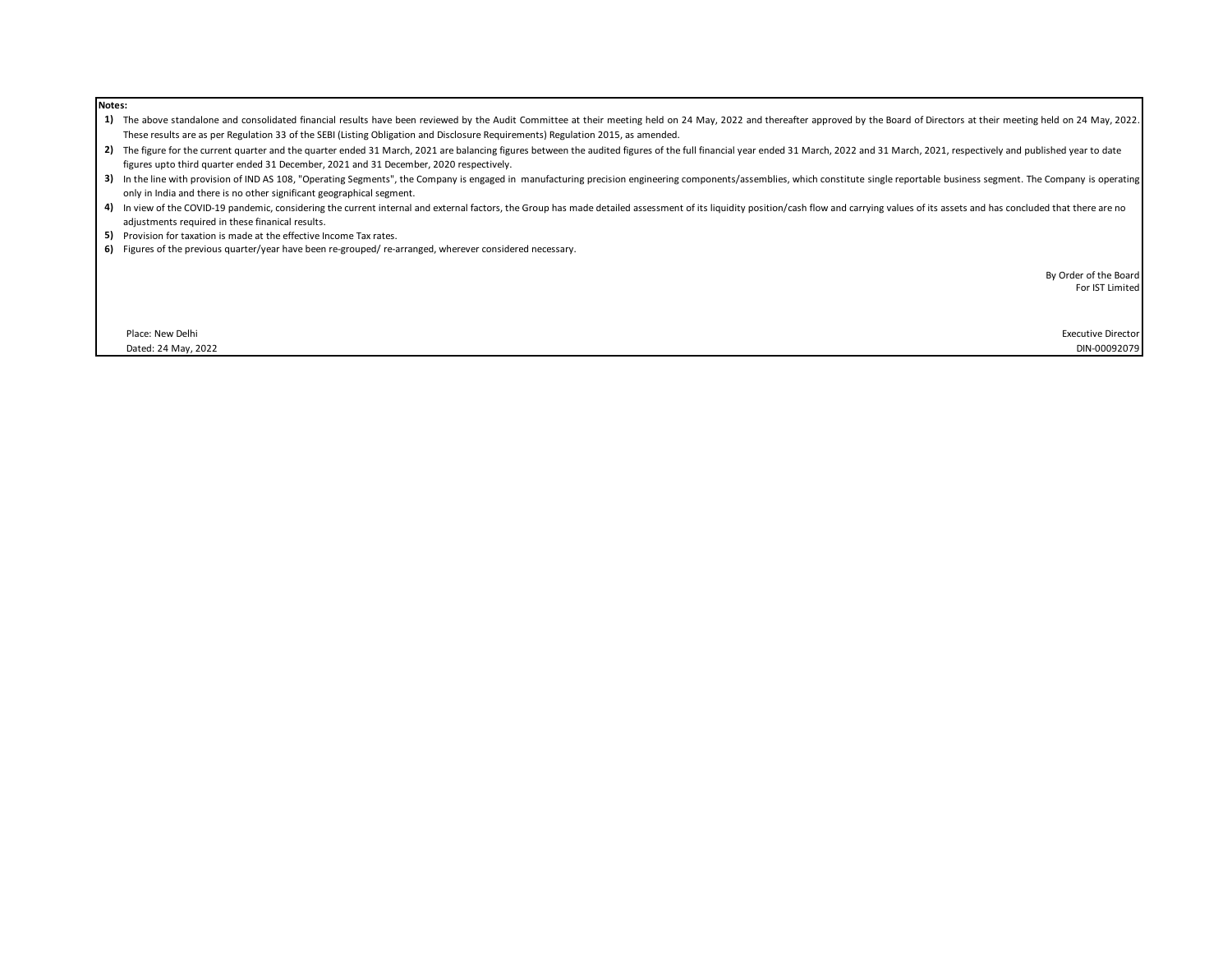| <b>IST LIMITED</b>                                                                       |            |            |                |                       |  |  |
|------------------------------------------------------------------------------------------|------------|------------|----------------|-----------------------|--|--|
| (An ISO-9001:2000, TS-16949:2002 & ISO-14001 Company)                                    |            |            |                |                       |  |  |
| Regd. Office & Factory: Delhi Highway No.8, Kapriwas, Dharuhera, Rewari (Haryana)        |            |            |                |                       |  |  |
| Statement of Assets & Liabilities (Standalone and Consolidated) as at 31 March, 2022     |            |            |                |                       |  |  |
|                                                                                          |            |            |                | (Amount in INR Lakhs) |  |  |
|                                                                                          | Standalone |            | Consolidated   |                       |  |  |
| <b>Particulars</b>                                                                       | As at      | As at      | As at<br>As at |                       |  |  |
|                                                                                          | 31.03.2022 | 31.03.2021 | 31.03.2022     | 31.03.2021            |  |  |
|                                                                                          | (Audited)  | (Audited)  | (Audited)      | (Audited)             |  |  |
| ASSETS                                                                                   |            |            |                |                       |  |  |
| A. Non-current assets                                                                    |            |            |                |                       |  |  |
| a) Property, plant and equipment                                                         | 717.89     | 756.77     | 1,011.09       | 1,125.31              |  |  |
| b) Right-of-use assets                                                                   | 116.45     | 98.60      | 403.33         | 396.25                |  |  |
| c) Investment property                                                                   | 5,444.29   | 5,508.84   | 23,608.52      | 23,757.77             |  |  |
| d) Intangible assets                                                                     | 2.18       | 3.31       | 2.18           | 3.31                  |  |  |
| e) Investments accounted for using the equity method                                     |            |            | 1,496.73       | 1,373.84              |  |  |
| f) Financial assets                                                                      |            |            |                |                       |  |  |
| i) Investments                                                                           | 10,656.00  | 11,529.89  | 65,442.63      | 58,084.19             |  |  |
| ii) Trade receivable                                                                     |            |            | 1,123.46       | 1,175.60              |  |  |
| iii) Other financial assets                                                              | 52.43      | 47.87      | 67.61          | 60.84                 |  |  |
| g) Deferred tax asset (net)                                                              |            | 2.05       | 3,021.06       | 4,325.20              |  |  |
| h) Other non-current assets                                                              | 82.17      | 84.63      | 1,995.88       | 2,000.26              |  |  |
| <b>Total non-current assets</b>                                                          | 17,071.41  | 18,031.96  | 98,172.49      | 92,302.57             |  |  |
| <b>B. Current assets</b>                                                                 |            |            |                |                       |  |  |
| a) Inventories                                                                           | 431.75     | 519.18     | 431.75         | 519.18                |  |  |
| b) Financial assets                                                                      |            |            |                |                       |  |  |
| i) Investments                                                                           | 3,143.39   | 1,318.06   | 3,143.39       | 1,349.13              |  |  |
| ii) Trade receivable                                                                     | 517.08     | 577.13     | 1,208.43       | 1,139.03              |  |  |
| iii) Cash and cash equivalents                                                           | 135.08     | 36.86      | 1,638.43       | 161.02                |  |  |
| iv) Other Balances with Bank                                                             |            |            | 1.03           | 517.93                |  |  |
| v) Loans                                                                                 |            |            | 590.14         | 728.74                |  |  |
| vi) Other financial assets                                                               | 6.87       | 8.70       | 18.79          | 28.20                 |  |  |
| c) Current tax assets (net)                                                              | 16.57      | 10.62      | 16.57          | 17.33                 |  |  |
| d) Other current assets                                                                  | 380.36     | 104.31     | 4,237.31       | 719.26                |  |  |
| e) Assets classified as held for sale                                                    | 3.42       | 6.33       | 3.42           | 6.33                  |  |  |
| <b>Total current assets</b>                                                              | 4,634.52   | 2,581.19   | 11,289.26      | 5,186.15              |  |  |
| <b>Total assets</b>                                                                      | 21,705.93  | 20,613.15  | 109,461.75     | 97,488.72             |  |  |
| <b>EQUITY AND LIABILITIES</b>                                                            |            |            |                |                       |  |  |
| A. Equity                                                                                |            |            |                |                       |  |  |
| a) Equity share capital                                                                  | 584.68     | 584.68     | 584.68         | 584.68                |  |  |
| b) Other equity                                                                          | 20,121.37  | 19,184.45  | 102,670.86     | 91,774.58             |  |  |
| <b>Total equity</b>                                                                      | 20,706.05  | 19,769.13  | 103,255.54     | 92,359.26             |  |  |
| <b>B.</b> Liabilities                                                                    |            |            |                |                       |  |  |
| 1. Non-current liabilities                                                               |            |            |                |                       |  |  |
| a) Financial liabilities                                                                 |            |            |                |                       |  |  |
| i) Lease liabilities                                                                     | 40.05      | 52.18      | 295.04         | 336.21                |  |  |
| il) Other financial liabilities                                                          | 132.63     | 88.18      | 1,905.38       | 2,218.59              |  |  |
| b) Provisions                                                                            | 94.13      | 109.51     | 116.90         | 132.34                |  |  |
| c) Deferred tax liability                                                                | 102.14     | ÷.         |                |                       |  |  |
| d) Other non-current liabilities                                                         | 104.70     | 74.37      | 1,318.86       | 1,365.99              |  |  |
| Total non-current liabilities                                                            | 473.65     | 324.24     | 3,636.18       | 4,053.13              |  |  |
| 2. Current liabilities                                                                   |            |            |                |                       |  |  |
| a) Financial liabilities                                                                 |            |            |                |                       |  |  |
| i) Borrowings                                                                            |            |            | 1,000.25       | 21.63                 |  |  |
| ii) Lease liabilities                                                                    | 89.07      | 64.26      | 151.13         | 99.86                 |  |  |
| iii) Trade payables                                                                      |            |            |                |                       |  |  |
| - Total outstanding dues to micro enterprises and small enterprises                      | 27.48      | 51.35      | 27.48          | 51.35                 |  |  |
| - Total outstanding dues to creditors other than micro enterprises and small enterprises | 38.04      | 66.95      | 38.04          | 66.95                 |  |  |
| iv) Other financial liabilities                                                          | 185.78     | 195.05     | 674.52         | 424.13                |  |  |
| b) Other current liabilities                                                             | 61.77      | 44.35      | 349.28         | 286.56                |  |  |
| c) Provisions                                                                            | 124.09     | 97.82      | 163.07         | 125.85                |  |  |
| d) Current tax liabilities (net)                                                         |            |            | 166.26         |                       |  |  |
| <b>Total current liabilities</b>                                                         | 526.23     | 519.78     | 2,570.03       | 1,076.33              |  |  |
| <b>Total equity and liabilities</b>                                                      | 21,705.93  | 20,613.15  | 109,461.75     | 97,488.72             |  |  |